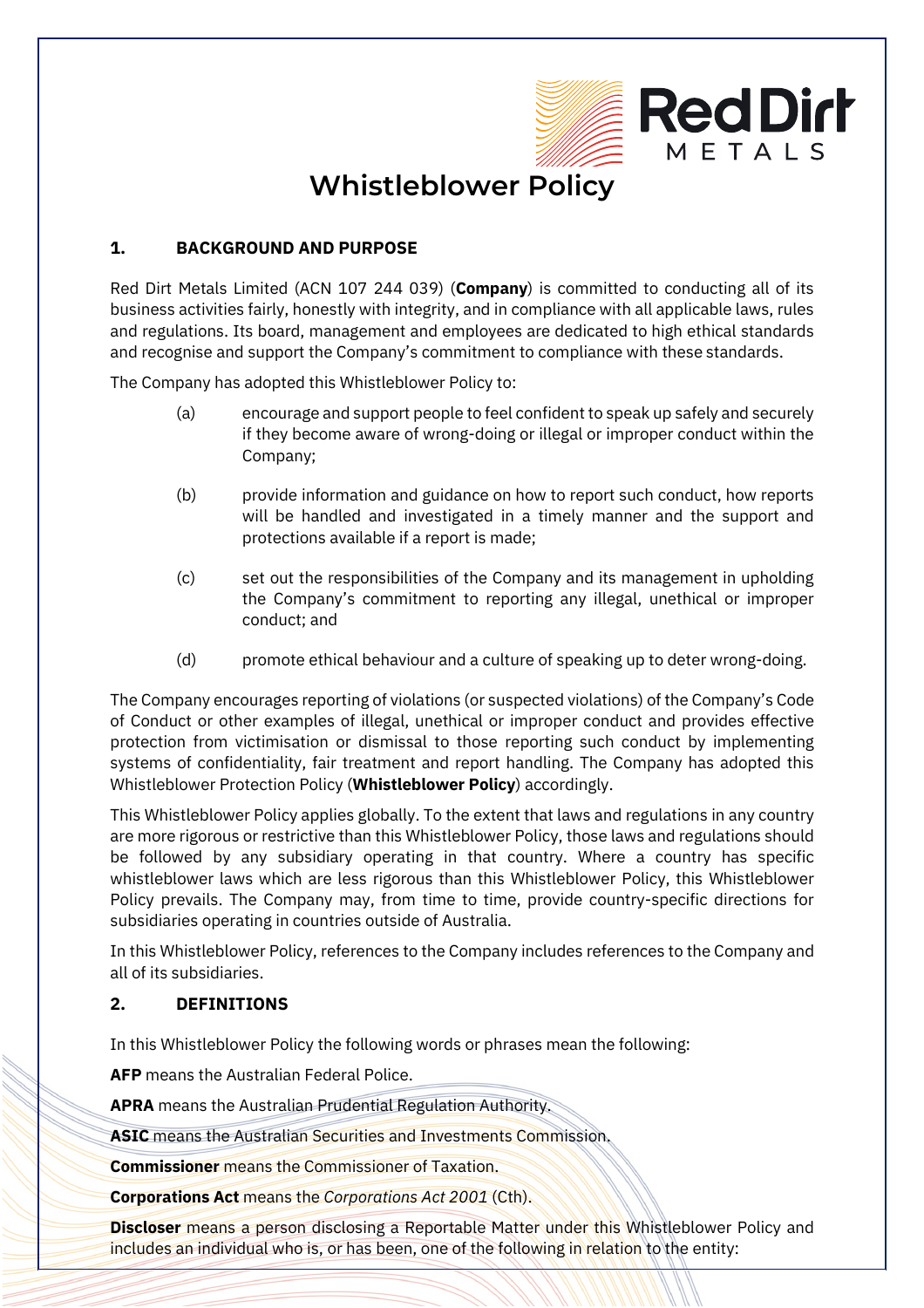- (a) an officer or employee of the Company (and includes current and former employees who are permanent, part-time, fixed term or temporary, interns, secondees, managers and directors);
- (b) a supplier of services or goods to the entity (whether paid or unpaid), including their employees (and includes current and former contractors, consultants, service providers and business partners);
- (c) an associate of the Company,

or a relative or dependant of one of the above (or of their spouse).

**Personnel** means all persons (whether authorised or unauthorised) acting on behalf of the Company at all levels, including officers, directors, temporary staff, contractors, consultants and employees of the Company, as the context requires.

**Recipient** has the meaning set out in clause [6.2\(a\).](#page-4-0)

**Reportable Matter** has the meaning set out in clause [6.1.](#page-2-0)

**Taxation Act** means the *Taxation Administration Act 1953* (Cth).

## **3. WHO THE WHISTLEBLOWER POLICY APPLIES TO**

- (a) The Company requires all Personnel to comply with this Whistleblower Policy and any applicable whistleblower laws and regulations, including the provisions under the Corporations Act and Taxation Act.
- (b) The Whistleblower Policy applies to all Disclosers of Reportable Matters. However, additional disclosures may be protected under other legislation.

#### **4. RESPONSIBILITY FOR COMPLIANCE AND TRAINING**

- (a) The Company's board of directors (**Board**) is responsible for the overall administration of this Whistleblower Policy. The Board will monitor the implementation of this Whistleblower Policy and will review on an ongoing basis its suitability and effectiveness. Internal control systems and procedures will be audited regularly to ensure that they are effective in minimising the risk of non-compliance with this Whistleblower Policy.
- (b) The Board may appoint a Whistleblower Protection Officer who will be responsible for:
	- (i) protecting Disclosers and applying this Whistleblower Policy
	- (ii) monitoring the effectiveness of relevant policies and reporting to the Board accordingly; and
	- (iii) ensuring compliance with whistleblower training and programs.
- (c) The Board may appoint a Whistleblower Investigating Officer who will be responsible for:
	- (i) investigating reports made under this Whistleblower Policy and;
	- (ii) reporting to the Board or a Committee of the Board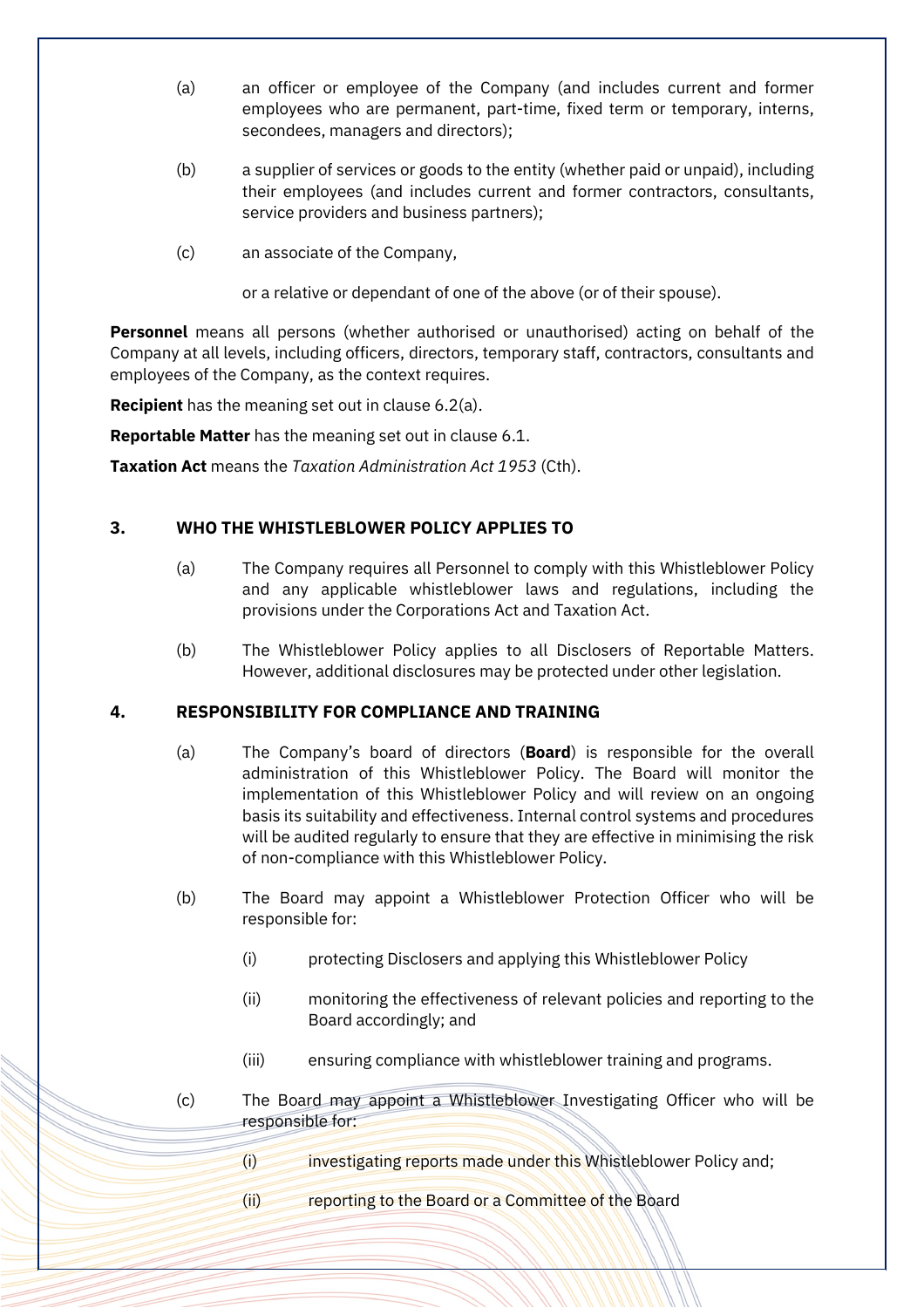- (d) In addition to the Board and the Whistleblower Protection Officer, each of the Company's subsidiaries outside Australia may have designated executives responsible for monitoring and applying this Whistleblower Policy.
- (e) A copy of this Whistleblower Policy will be made available on the Company's website and intranet and in such other ways as will ensure the Whistleblower Policy is available to those wishing to use it.
- (f) All Personnel are required to understand and comply with this Whistleblower Policy and to follow the reporting requirements set out in this Whistleblower Policy. To this end, regular and appropriate training on how to comply with this Whistleblower Policy will be provided to all Personnel (including recipients and potential investigators and those with specific responsibility under this Whistleblower Policy) to ensure everyone is aware of their rights and obligations under this Whistleblower Policy and under applicable whistleblower laws. However, it is the responsibility of all Personnel to ensure that they read, understand and comply with thisWhistleblower Policy.

# **5. CONSEQUENCES OF BREACHING THIS WHISTLEBLOWER POLICY**

- (a) A breach of this Whistleblower Policy may expose Personnel and the Company to damage, including but not limited to criminal and/or civil penalties, substantial fines, loss of business and reputational damage.
- (b) A breach of this Whistleblower Policy by Personnel will be regarded as a serious misconduct, leading to disciplinary action which may include termination of employment.

# **6. WHISTLEBLOWER POLICY**

#### <span id="page-2-0"></span>**6.1 Reportable Matters**

Personnel are encouraged to speak up and report Reportable Matters under this Whistleblower Policy to a Recipient listed in sectio[n 6.2\(a\).](#page-4-0)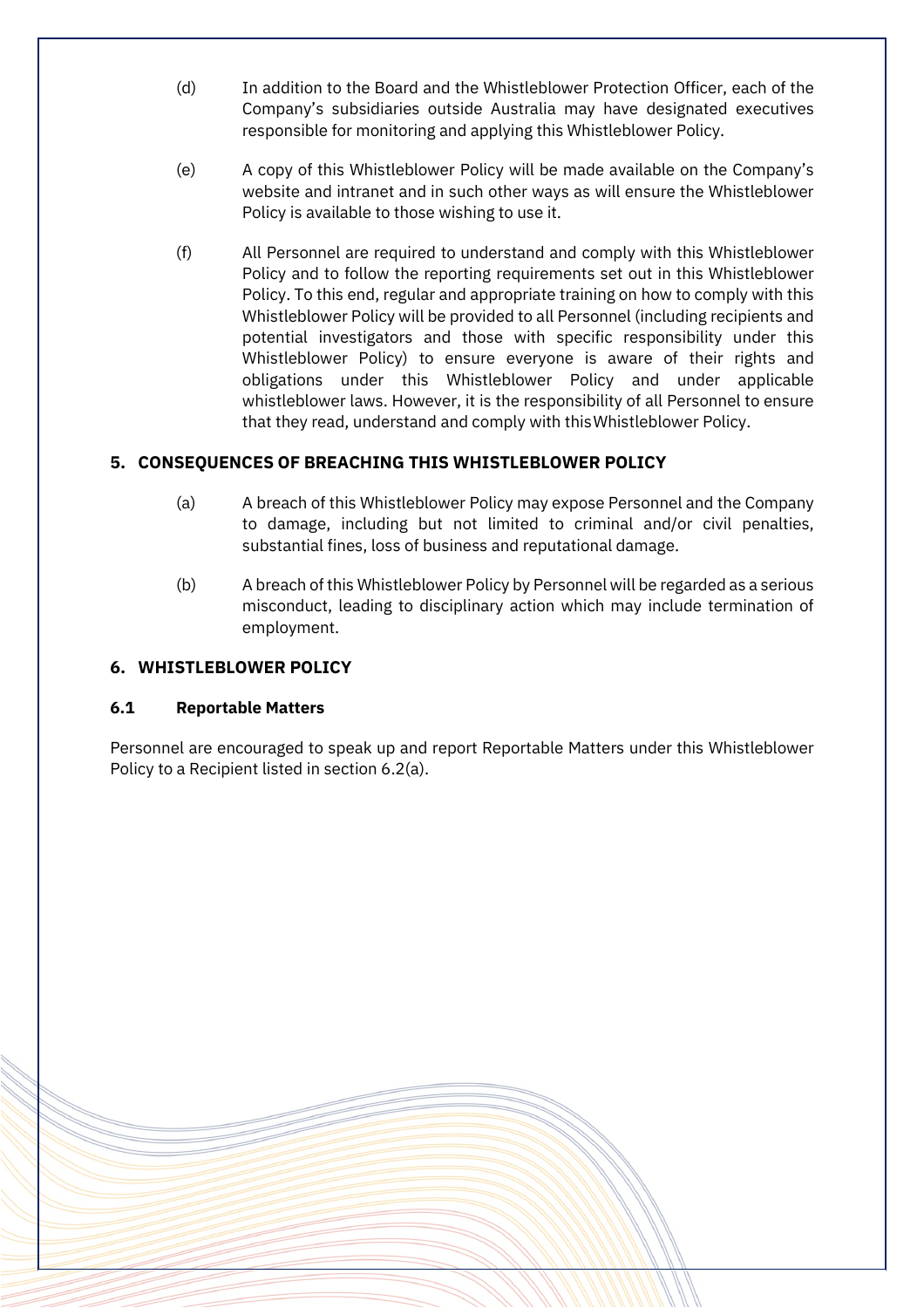| <b>What are Reportable Matters?</b>                                                                                                                                                                                                                                                                                                                     |                                                                                                                                                                                                                                                                            |
|---------------------------------------------------------------------------------------------------------------------------------------------------------------------------------------------------------------------------------------------------------------------------------------------------------------------------------------------------------|----------------------------------------------------------------------------------------------------------------------------------------------------------------------------------------------------------------------------------------------------------------------------|
| Reportable Matters involve any actual or<br>suspected misconduct or an improper<br>state of affairs in relation to the Company<br>or a related body corporate or an officer or                                                                                                                                                                          | Reportable Matters may or may not include a breach of law<br>or information that indicates a danger to the public or to<br>the financial system.<br><b>Examples</b> of Reportable Matters include, but are not                                                             |
| employee of the Company.                                                                                                                                                                                                                                                                                                                                | limited to, conduct which:                                                                                                                                                                                                                                                 |
| You must have reasonable grounds for<br>reporting such conduct but you should<br>speak up even if you are unsure if<br>something is a Reportable Matter.                                                                                                                                                                                                | (a)<br>is dishonest, fraudulent, corrupt or involves bribery<br>or any other activity in breach of the Company's<br>Anti-Bribery and Anti-Corruption Policy;                                                                                                               |
|                                                                                                                                                                                                                                                                                                                                                         | (b)<br>is illegal (such as theft, dealing in or use of illicit<br>drugs, violence or threatened violence and criminal<br>damage to property) or involves criminal conduct<br>or other breaches of law or regulatory<br>requirements;                                       |
|                                                                                                                                                                                                                                                                                                                                                         | (c)<br>is unethical or breaches any of the Company's<br>policies, charters or Code of Conduct;                                                                                                                                                                             |
|                                                                                                                                                                                                                                                                                                                                                         | (d)<br>is potentially harmful or damaging to the Company,<br>an employee or person, such as unsafe work<br>practices, environmental damage or substantial<br>wasting of Company resources;                                                                                 |
|                                                                                                                                                                                                                                                                                                                                                         | (e)<br>may cause financial loss or damage in any way to<br>the Company's reputation or be otherwise<br>detrimental to the Company's interest;                                                                                                                              |
|                                                                                                                                                                                                                                                                                                                                                         | (f)<br>involves actual or threatened harassment,<br>discrimination, victimisation or bullying, or any<br>other type of detrimental action (other than<br>disclosures that solely relate to personal work-<br>related grievances as defined in the Corporations<br>Act); or |
|                                                                                                                                                                                                                                                                                                                                                         | (g)<br>amounts to an abuse of authority.                                                                                                                                                                                                                                   |
| Reportable Matters do not generally                                                                                                                                                                                                                                                                                                                     | <b>Examples</b> of personal work-related grievances include:                                                                                                                                                                                                               |
| include personal work-related<br>grievances.                                                                                                                                                                                                                                                                                                            | (a)<br>an interpersonal conflict between the Discloser and<br>another employee; and                                                                                                                                                                                        |
| Personal work-related grievances are<br>those that relate to current or former<br>employment and have, or tend to have,<br>implications for the Discloser personally<br>but do not have any other significant<br>implications for the Company (or any other<br>entity) or do not relate to conduct or<br>alleged conduct, about a Reportable<br>Matter. | (b)<br>a decision that does not involve a breach of<br>workplace laws;                                                                                                                                                                                                     |
|                                                                                                                                                                                                                                                                                                                                                         | (c)<br>a decision concerning the engagement, transfer or<br>promotion of the Discloser;                                                                                                                                                                                    |
|                                                                                                                                                                                                                                                                                                                                                         | (d)<br>a decision concerning the terms and conditions of<br>engagement of the Discloser; or                                                                                                                                                                                |
|                                                                                                                                                                                                                                                                                                                                                         | (e)<br>a decision to suspend or terminate the engagement<br>of the Discloser, or otherwise to discipline the                                                                                                                                                               |
| Personnel can discuss personal work-<br>related grievances with The Managing                                                                                                                                                                                                                                                                            | Discloser                                                                                                                                                                                                                                                                  |
| Director. Alternatively, Personnel may                                                                                                                                                                                                                                                                                                                  |                                                                                                                                                                                                                                                                            |
| wish to seek legal advice about their rights<br>and protections under employment law                                                                                                                                                                                                                                                                    |                                                                                                                                                                                                                                                                            |
| and ways to resolve personal work-related<br>grievances.                                                                                                                                                                                                                                                                                                |                                                                                                                                                                                                                                                                            |
| However, in some cases, these grievances<br>may qualify for legal protection (See<br>Annexure 1).                                                                                                                                                                                                                                                       |                                                                                                                                                                                                                                                                            |
|                                                                                                                                                                                                                                                                                                                                                         |                                                                                                                                                                                                                                                                            |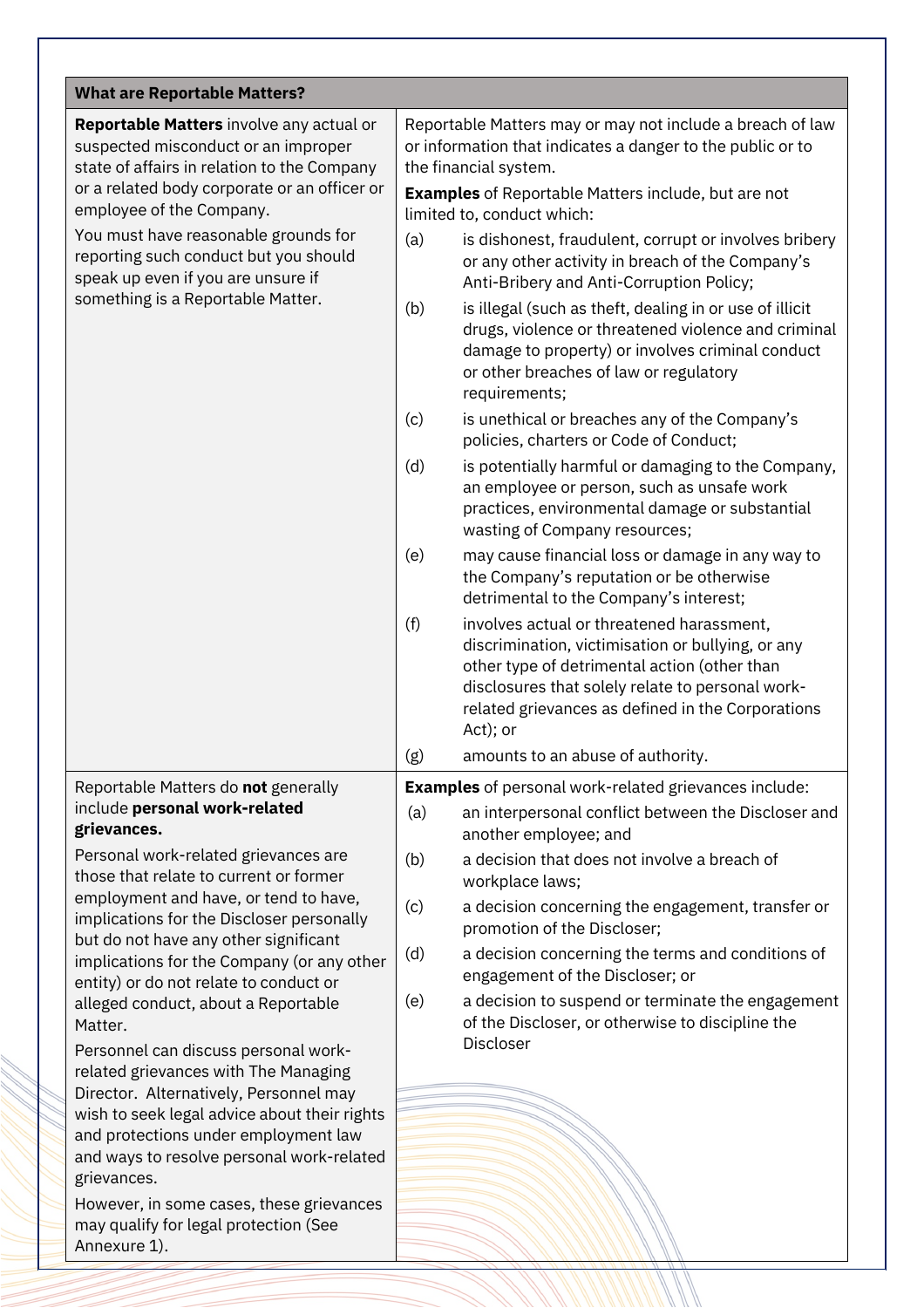## <span id="page-4-1"></span><span id="page-4-0"></span>**6.2 Making a Report**

#### (a) **Who to report to?**

The Company encourages reports of Reportable Matters to be made to any of the following recipients (as appropriate in the circumstances) (**Recipients**):

- (i) to the Whistleblower Protection Officer;
- (ii) to the relevant supervisor, senior manager or officer in the Company who makes, or participates in making, decisions that affect the whole, or a substantial part of, the business of the Company, or who has the capacity to affect significantly the Company's financial standing;
- (iii) to the Chairman of the audit and risk committee (if applicable);
- (iv) any member of the Board;
- (v) the Company Secretary;
- (vi) the Company's General Counsel; or

Reports can be made by email, telephone or in person.

The Company recognises that there may be issues of sensitivity whereby a Discloser does not feel comfortable to make a report to an internal recipient. In such cases, the Discloser may feel more comfortable making an anonymous disclosure or an external recipient.

Nothing in this Whistleblower Policy (including anonymous reporting) should be taken in any way as restricting someone from reporting any matter or providing any information to a regulator (such as ASIC, the APRA, Commissioner), the Company's auditor or a member of the audit team, a lawyer (to obtain advice or representation) or any other person in accordance with any relevant law, regulation or other requirement. Information in relation to whistleblowing is available from such regulators and can generally be downloaded on their website. Eg, ASIC Information Sheet 239 *How ASIC handles whistleblower reports*).

#### (b) **Anonymous reports**

The Company also appreciates that speaking up can be difficult. Reports can also be made anonymously or using a pseudonym and still be protected. A Discloser can refuse to answer questions that could reveal their identity. While reports can be made anonymously, it may affect the ability to investigate the matter properly and to communicate with the Discloser about the report. Anonymous Disclosers should therefore attempt to maintain two-way communication as far as possible.

You may consider sending an anonymous email using a temporary or disposable email address available from the internet.

# (c) **Information to include in the report**

As much information should be included in the report as possible including details of the Reportable Matter, people involved, dates, locations and whether more evidence may exist.

Disclosers will be expected to have reasonable grounds to believe the information being disclosed is true (which will be based on the objective reasonableness of the reasons for the Discloser's suspicions) but the Discloser will not be penalised and may still qualify for protection if the information turns out to be incorrect should they have such reasonable grounds. However, any deliberate false reporting will not qualify for protection under this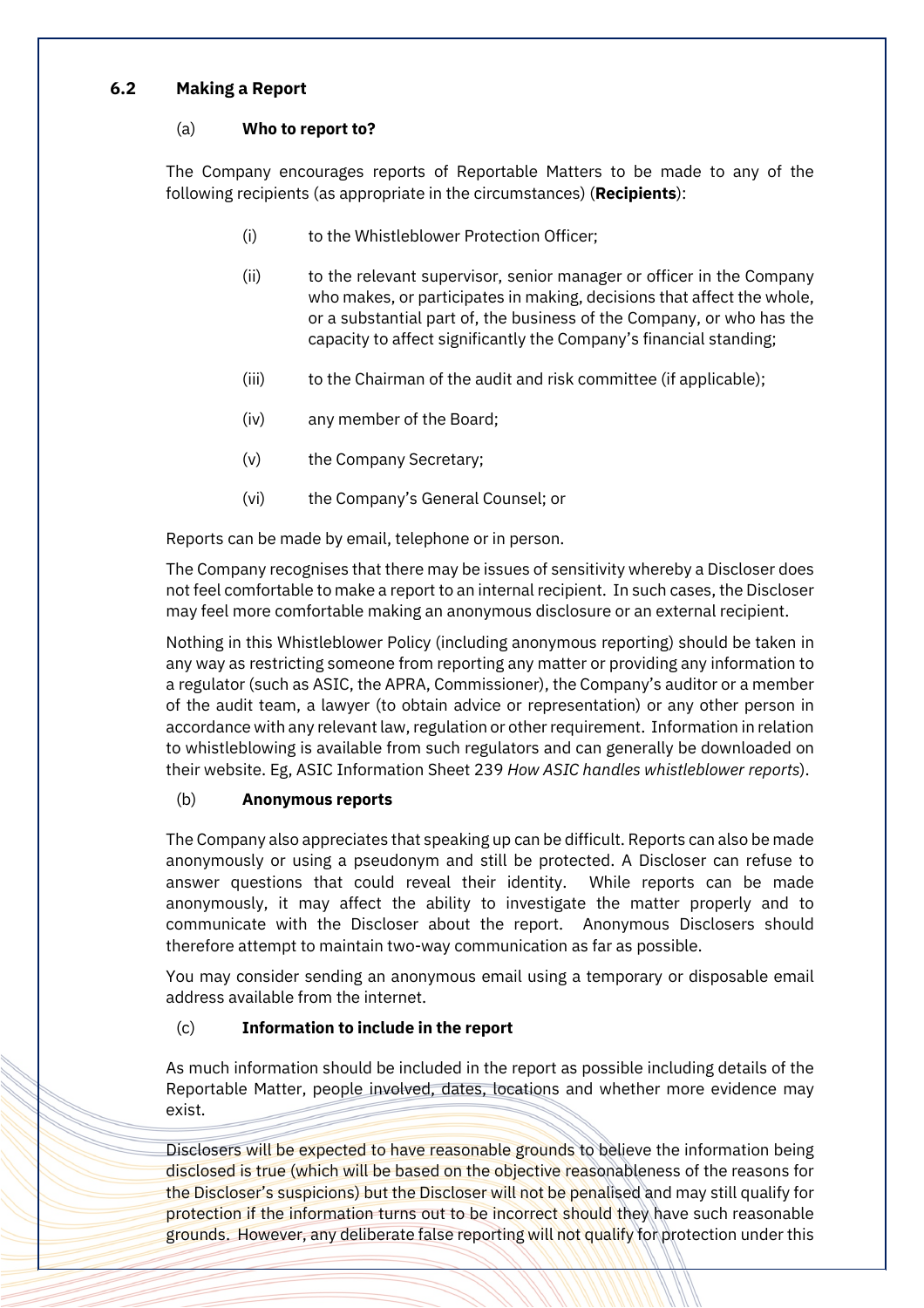Whistleblower Policy and will be treated as a serious matter and may be subject to disciplinary action.

#### (d) **Questions**

Personnel who are unsure about how this Whistleblower Policy works, what is covered by the Whistleblower Policy or how a disclosure may be handled are encouraged to speak with The Company Secretary in the first instance.

#### **6.3 Investigating a Report**

## (a) **Who will investigate?**

An appropriate investigator (or investigators) may be appointed to investigate any reports made under this Whistleblower Policy. An investigator will be independent of the Discloser and individuals who are the subject of the disclosure and the department or business unit involved. Possible investigators include:

- (i) the Whistleblower Investigating Officer (if applicable);
- (ii) a relevant supervisor, senior manager or officer in the Company who makes, or participates in making, decisions that affect the whole, or a substantial part of, the business of the Company, or who has the capacity to affect significantly the Company's financial standing;
- (iii) the Chairman of the audit and risk committee (if applicable);
- (iv) any member of the Board;
- (v) the Company Secretary;
- (vi) the Company's General Counsel; or
- (vii) an independent adviser.

Where a Reportable Matter relates to the managing director, Chief Executive Officer, Whistleblower Protection Officer, or a director of the Company, the matter will be referred directly to the Chair of the Audit and Risk Committee, the Company's General Counsel or other appropriate person.

#### (b) **How will the investigation be conducted?**

Any matters reported under this Whistleblower Policy will be considered and a determination will be made as to whether the disclosure falls within the scope of this Whistleblower Policy. If so, the matter will be investigated as soon as practicable after the matter has been reported. The investigation process will be conducted in a thorough, fair, objective and independent manner (while preserving confidentiality) and will depend on the precise nature of the conduct being investigated. Due care and appropriate speed will be taken and reported information will be verified and relevant personnel interviewed as part of the investigative process. The Company may seek independent advice as necessary.

The Discloser may be asked for further information, will be given regular and appropriate updates in the circumstances and will be advised of any outcomes from the investigation (subject to considerations of privacy and confidentiality). Any updates or outcomes will be advised by reasonable means.

Anonymous reports will be investigated based on the information provided and may be limited if the Discloser has refused or omitted to provide contact details.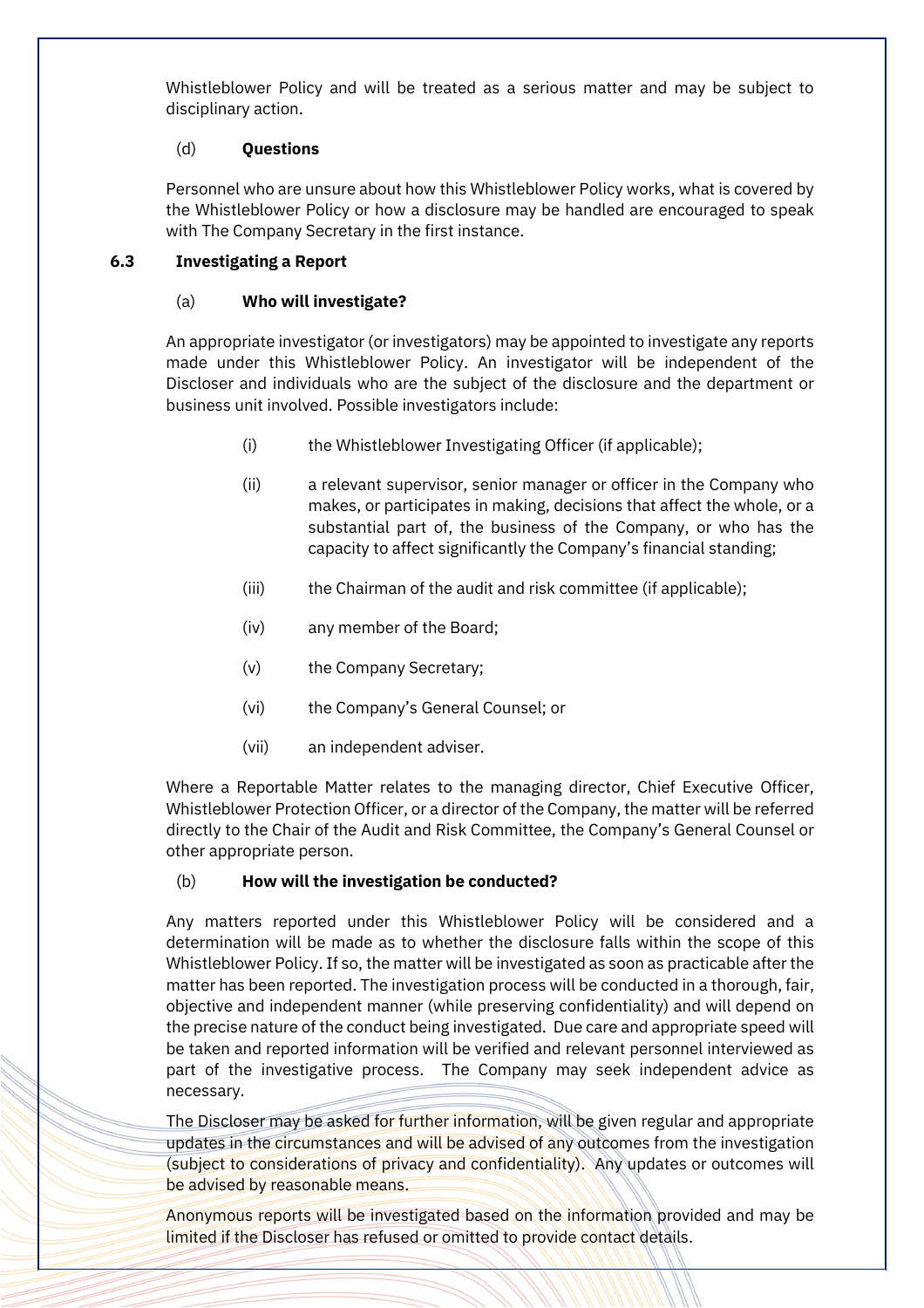At the end of the investigation, the relevant investigating officer will report their findings to the Company's General Counsel / the Chairman of the Audit and Risk committee/Chairman/ or the appropriate person who will determine the appropriate response. This may include rectifying any unacceptable conduct and taking any action required to prevent future occurrences of the same or similar conduct as well as disciplinary action if necessary. The identity of the Discloser will be redacted from any written investigation reports unless they have consented to disclosure of their identity.

The Discloser may lodge a complaint with a regulator if they are not happy with an outcome of the investigation or if they consider that this Whistleblower Policy has not been adhered to adequately.

#### **6.4 Support and Protections**

#### (a) **Identity Protection (Confidentiality) for Disclosers**

The identity of and information likely to lead to the identification of a Discloser will be kept confidential, however a disclosure can be made:

- (i) if the Discloser consents;
- (ii) to ASIC, APRA, the Commissioner or a member of the AFP;
- (iii) to a lawyer for the purpose of obtaining legal advice or representation; or
- (iv) if the disclosure is allowed or required by law.

During the course of an investigation, the Company will take reasonable steps to reduce the risk of disclosing information that could identify the Discloser (including redacting all personal information or references to the Discloser, restricting the number of people involved in handling and investigating the disclosure and ensuring secure and confidential email communication in relation to the investigation). Note however, that in practice, people may be able to guess the Discloser's identity if the Discloser has mentioned their intention to make a disclosure; the Discloser is one of a very small number of people with access to the information; or the disclosure relates to information that a Discloser has previously been told privately and in confidence.

Unauthorised disclosure of:

- (i) the identity of a Discloser who has made a report of a Reportable Matter; or
- (ii) information from which the identity of the Discloser could be inferred,

may be an offence under Australian law, will be regarded as a disciplinary matter and will be dealt with in accordance with the Company's disciplinary procedures.

A Discloser may lodge a complaint about a breach of confidentiality with the Company or a regulator.

#### (b) **Protection from detriment for Disclosers**

A Discloser who makes a report under this Whistleblower Policy shall not suffer detriment (either actual or threatened). Examples of actual or threatened detriment include: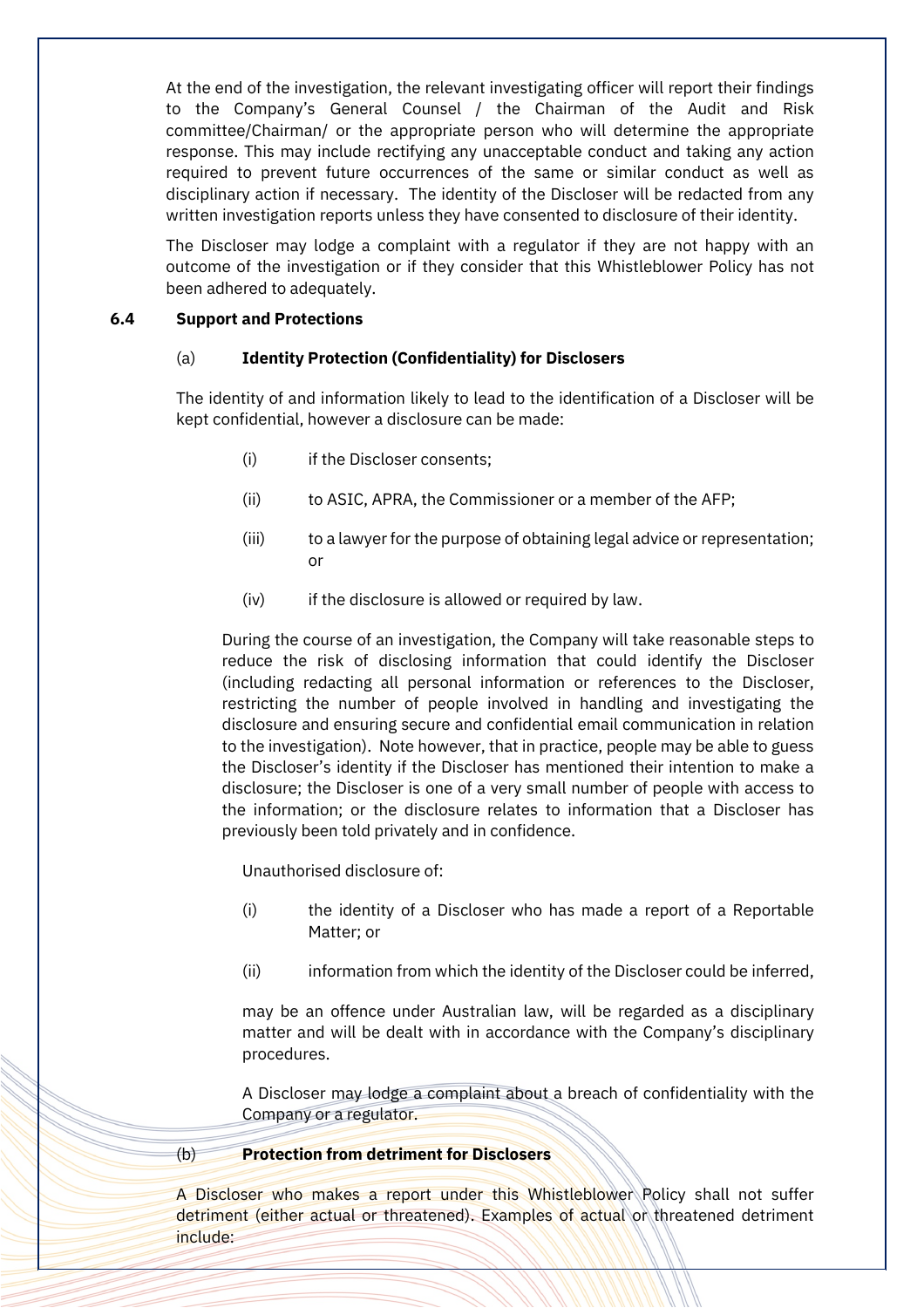- (i) harassment, intimidation, victimisation, bias or discrimination;
- (ii) dismissal of an employee or varying an employee's position or duties;
- (iii) causing physical or psychological harm or injury; or
- (iv) damage to a person's property, reputation, business or financial position or any other damage.

Certain actions will not constitute detrimental conduct such as:

- (i) administrative action that is reasonable for the purpose of protecting a Discloser from detriment (eg moving a Discloser who has made a disclosure about their immediate work area to another area to prevent them from detriment); and
- (ii) managing a Discloser's unsatisfactory work performance, if the action is in line with the Company's performance management framework.

The Company will take all steps to protect Disclosers from any form of detrimental treatment and may ensure that a risk assessment is carried out to determine the risk of detriment.

Anyone who retaliates against someone who has reported a possible violation may be subject to discipline by the Company or penalties under the Corporations Act, Taxation Act or other Australian law.

Anyone who is subjected to detriment as a result of making a report under this Whistleblower Policy should report it in accordance with clause [6.2](#page-4-1) of this Whistleblower Policy.

A Discloser (or any other employee or person) can seek compensation or other remedies through the courts if:

- (i) they suffer loss, damage or injury because of a disclosure; and
- (ii) the Company failed to prevent a person from causing the detriment.

A Discloser may seek independent legal advice or contact a regulatory body if they believe they have suffered detriment.

#### (c) **Other protections available to Disclosers**

Additional protections will be offered by the Company depending on the Reportable Matter and the people involved. Protections may include but are not limited to:

- (i) monitoring and managing behaviour of other employees;
- (ii) offering support services (including counselling or other professional or legal services);
- (iii) implementing strategies to help minimise and manage stress; time or performance impacts; or other challenges resulting from the disclosure or the investigation;
- (iv) relocating employees to a different group or office or to another role or making modifications to the employee's workplace or the way they perform their duties;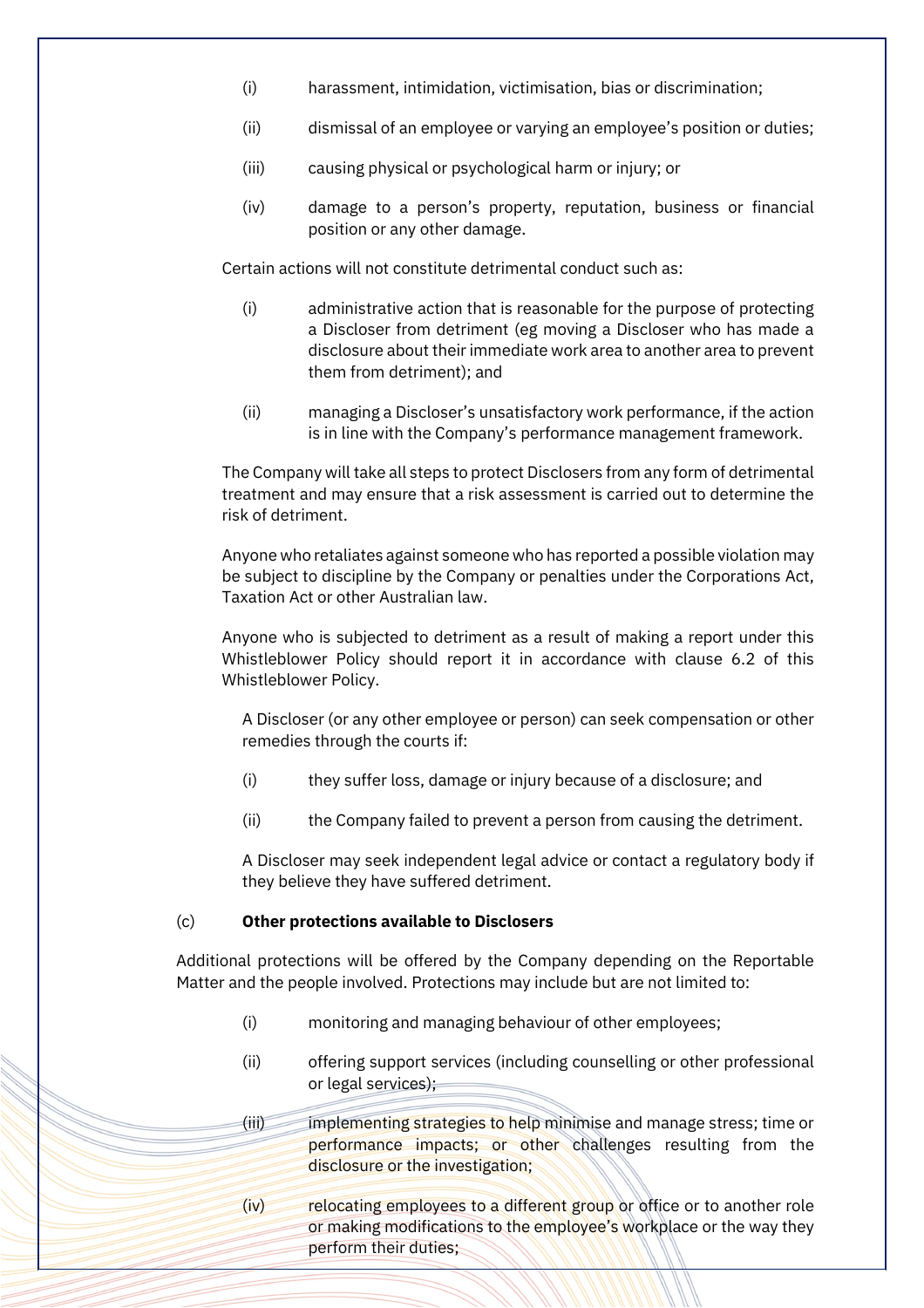- (v) offering a leave of absence or flexible workplace arrangements during the course of an investigation; or
- (vi) rectifying any detriment suffered.

In addition, current and former employees may also request additional support from the Managing Director if required.

Whilst the Company will endeavour to support all Disclosers, it will not be able to provide the same sort of practical support to each Discloser. Therefore, the processes in this Whistleblower Policy will be adapted and applied to the extent reasonably possible.

#### (d) **Fair treatment of those mentioned in a disclosure**

The Company will ensure fair treatment of officers and employees of the Company who are mentioned in any disclosure, and to whom any disclosures relate. The disclosure will be handled confidentially and will be assessed and may be subject to investigation. If an investigation is required, it will be conducted in an objective, fair and independent manner. Such employees will be advised of the subject matter of the disclosure at the appropriate time and as required by law and will be advised of the outcome of the investigation. An employee who is the subject of a disclosure may contact the Company's support services.

## (e) **Files and Records**

The Company will ensure that any records relating to any reports made under this Whistleblower Policy are stored securely and only accessed by authorised personnel directly involved in managing and investigating the report. All those involved in handling and investigating reports will be reminded about confidentiality requirements including that an unauthorised disclosure of a Discloser's identity may be a criminal offence.

# (f) **Special legal protections under the Corporations Act and the Taxation Act**

Whilst this Whistleblower Policy deals with internal disclosures of information, additional legal protections are available for certain Disclosers under the Corporations Act and the Taxation Act provided the disclosure is about a "disclosable matter" or "tax affair" as defined under such legislation and certain conditions are met. These are summarised in Annexures 1 and 2 respectively. Disclosures that are not about "disclosable matters" or "tax affairs" will not qualify for protection under the Corporations Act or Taxation Act. For more information, see the information available on the ASIC website and the ATO website.

#### **7. MONITORING AND REVIEW**

- (a) Material incidences reported under this Whistleblower Policy will be reported to the Board or a committee of the Board.
- (b) The Board, in conjunction with the Whistleblower Protection Officer / Audit and Risk Committee or Company Secretary will monitor the content, effectiveness and implementation of this Whistleblower Policy on a regular basis. There may also be independent reviews taken from time to time. Any findings, updates or improvements identified will be addressed as soon as possible and circulated to all officers and employees